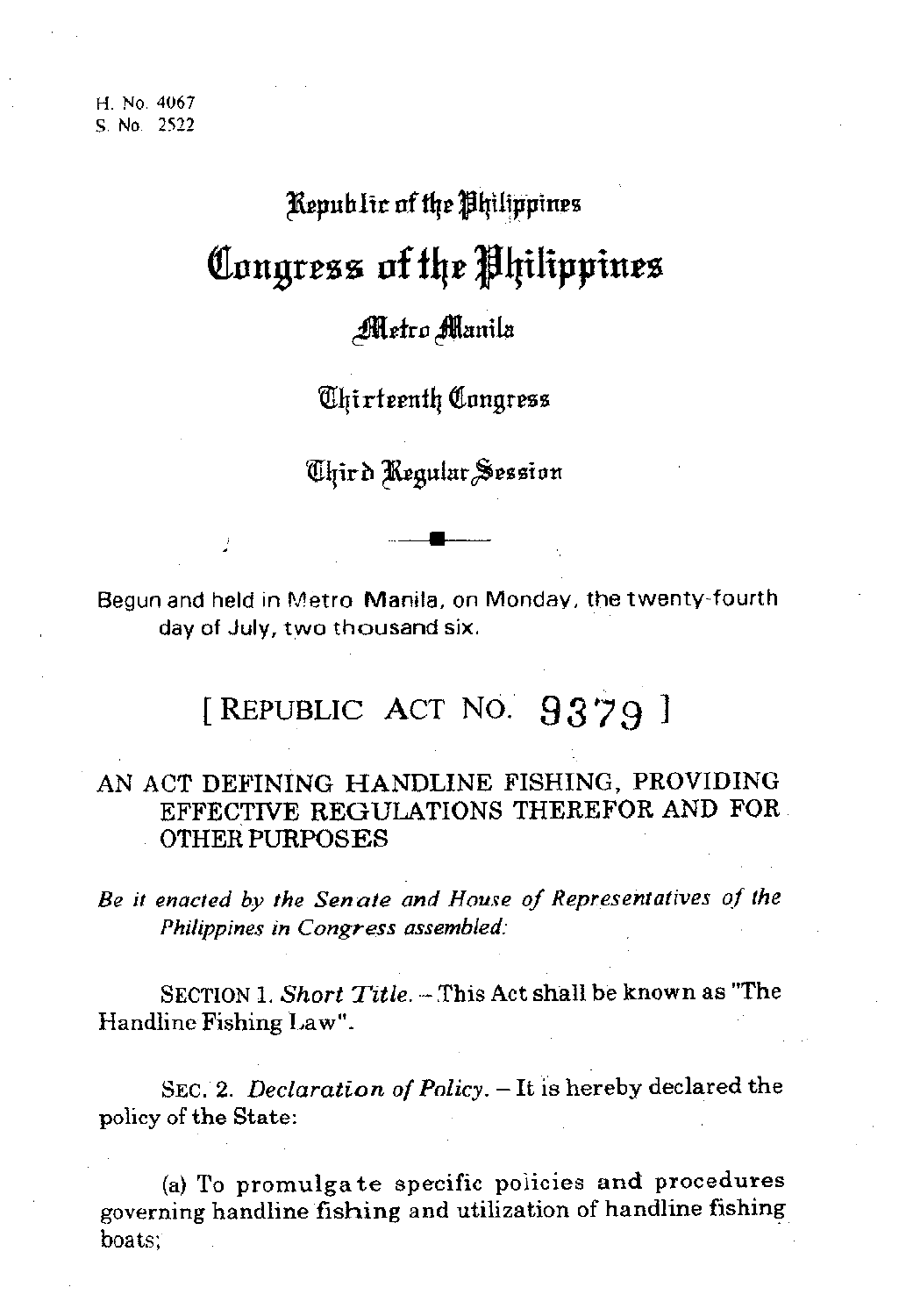(b) To support the development of the handline fishing industry and promote the competitiveness, sustainability and social development of handline fishing and its allied industries;

(c) To strengthen existing rules and regulations governing handline fishing and ensure the safety and seaworthiness of handline fishing boats.

SEC. 3. Definition of Terms. – For purposes of this Act, the following terms and phrases shall mean as follows:

(1) Handline Fishing – a traditional fishing method that uses the hook and line, a passive fishing gear with a single vertical line carrying one hook and used by simply dropping the line into the water and waiting for the fish to bite.

(2) Handline Fishing Boat – a fishing boat with or without outrigger and with or without auxiliary small boats on board that exclusively utilizes the handline fishing method.

SEC. 4. Handline Fishing Boat Documentation. – The registration, inspection, manning and other documentation of handline fishing boats as flag boats shall be with the Maritime Industry Authority (MARINA), while the licensing and related documentation of said boats as fishing boats shall be with the Bureau of Fisheries and Aquatic Resources (BFAR).

SEC. 5. Fishing by Philippine Handline Fishing Boats in International Waters. – Handline fishing boats of Philippine registry may operate in international waters or waters of other countries that allow such operations: Provided, That they comply with the appropriate and applicable safety, manning, radio communications and other standards and requirements geared at promoting seaworthiness: Provided, however, That they secure an appropriate international fishing permit and certificate of clearance from the BFAR: Provided, further, That the fish caught by handline fishing boats shall be considered as caught in Philippine waters and therefore not subject to all import duties and taxes when the same is landed in government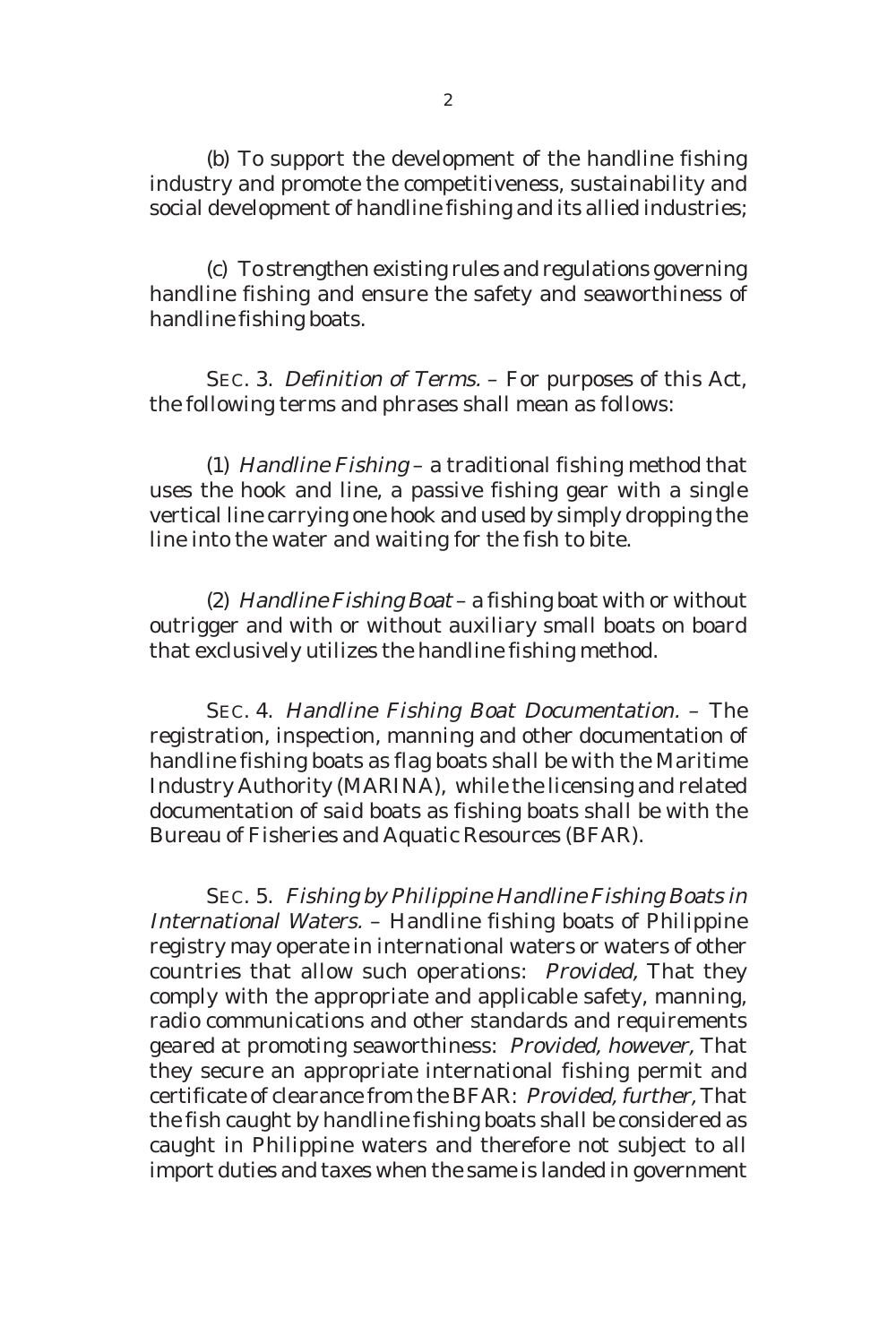designated fish landings and fish ports in the Philippines: Provided, finally, That fishermen on board Philippine registered handline fishing boats conducting fishing activities beyond the Philippine Exclusive Economic Zone are not considered as overseas Filipino workers.

SEC. 6. Manning Complement of Handline Fishing Boats. – Every handline fishing boat of Philippine registry, except auxiliary boat, when actually operated, shall be manned in accordance with the following:

(a) The person holding the position of Boat Master shall be issued a Boat Captain License after submitting a Certificate of Engagement from the present boat owner whom he works with, affidavit of boat owner taking the risk and responsibility for engaging the Boat Master, and Certificate of Completion for theoretical and practical training for all applicants to the position. The Identification Card of the Boat Master shall bear the words "ONLY FOR HANDLINE FISHING BOAT".

(b) The person holding the position of Boat Engineer shall be issued a Boat Engine Officer License after submitting a Certificate of Engagement from the present boat owner whom he works with, affidavit of boat owner taking the risk and responsibility for engaging the Boat Engineer, and Certificate of Completion for theoretical and practical training for all applicants to the position. The Identification Card of the Boat Engineer shall bear the words "ONLY FOR HANDLINE FISHING BOAT": Provided, That upon approval of this Act, incumbent Boat Masters and Boat Engineers shall be issued their respective licenses after submission of their Certificate of Engagement, affidavit of boat owner taking the risk and responsibility and Certificate of Completion for theoretical and practical training: Provided, further, That the Certificate of Completion for theoretical and practical training shall be complied within one year: Provided, furthermore, That for handline fishing boats that fish outside Philippine waters, the Boat Master, Boat Engineer and other boat personnel required by the appropriate minimum safe manning document, shall also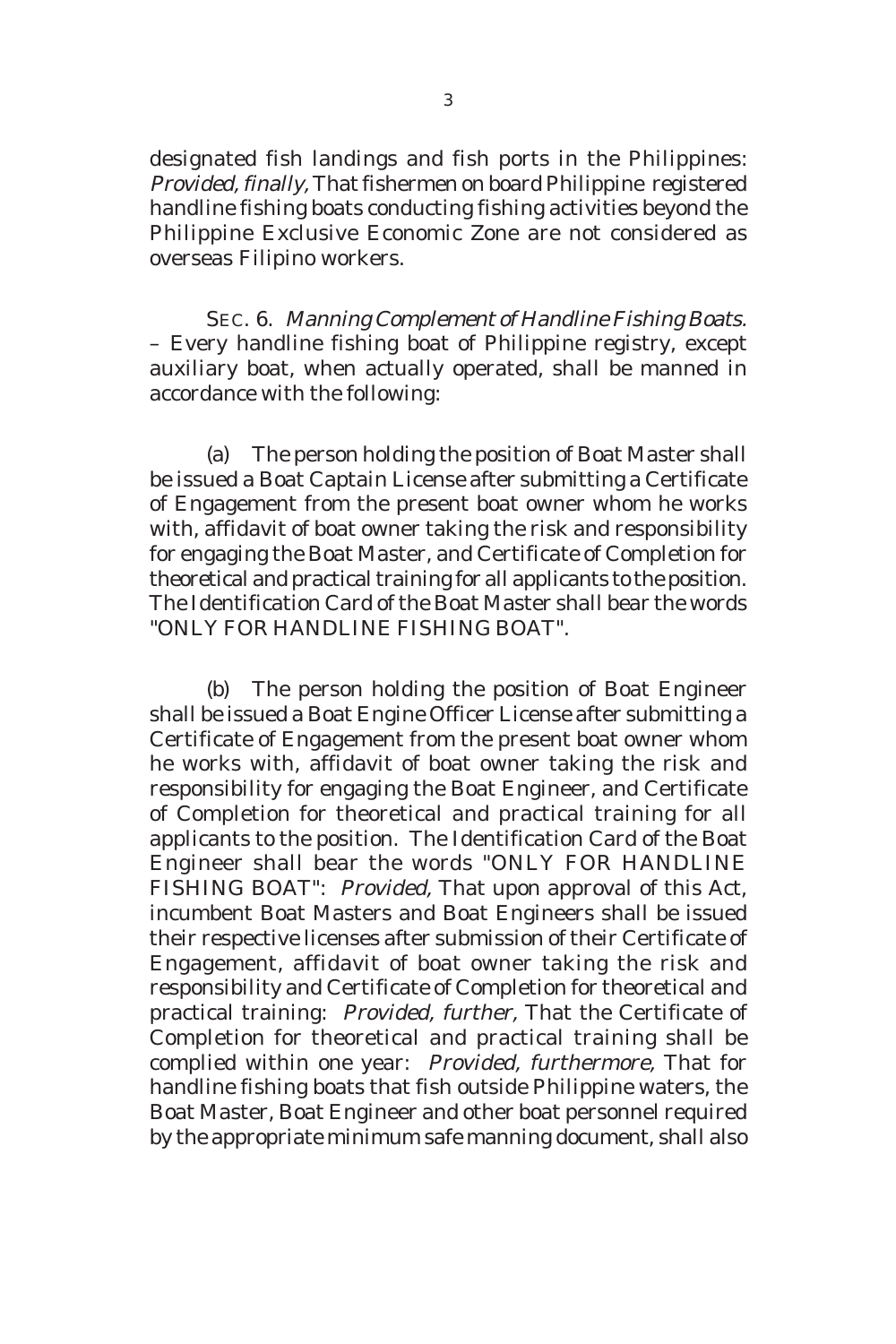submit a copy of their respective Seaman's Identification and Record Book (SIRB).

SEC. 7. Construction of Handline Fishing Boats. – Existing and newly constructed handline fishing boats shall be admeasured/re-admeasured and shall follow prepared boat plans based on the following:

(a) For boats of five gross tons and below including auxiliary boats, a picture and actual dimensions of the boat submitted by the owner or boat builder;

(b) For boats above five gross tons, the boat plan signed and sealed by a Naval Architect. However, boat plans complying with the dimensions and specifications of previously approved and sealed plans by a registered Naval Architect shall be considered as having been approved and sealed by a registered Naval Architect.

SEC. 8. Implementing Rules and Regulations. – The Secretary of the Department of Agriculture, within ninety (90) days from the approval of this Act, through a technical working committee composed of the BFAR, the MARINA, the Philippine Coast Guard, the National Telecommunications Commission and other concerned government agencies, in consultation with fisherfolk and handline fishing industry organizations and other stakeholders, shall promulgate the necessary rules and regulations including, but not limited to, the establishment of a one-stop shop for the industry; provision for first aid, life saving and firefighting devices; provision and operation of radio communication facilities; reportorial requirements and similar standards that promote seaworthiness for the full implementation of this Act.

SEC. 9. Repealing Clause. – All existing laws, decrees, executive orders and rules and regulations or parts thereof which are inconsistent with this Act are hereby repealed or modified accordingly.